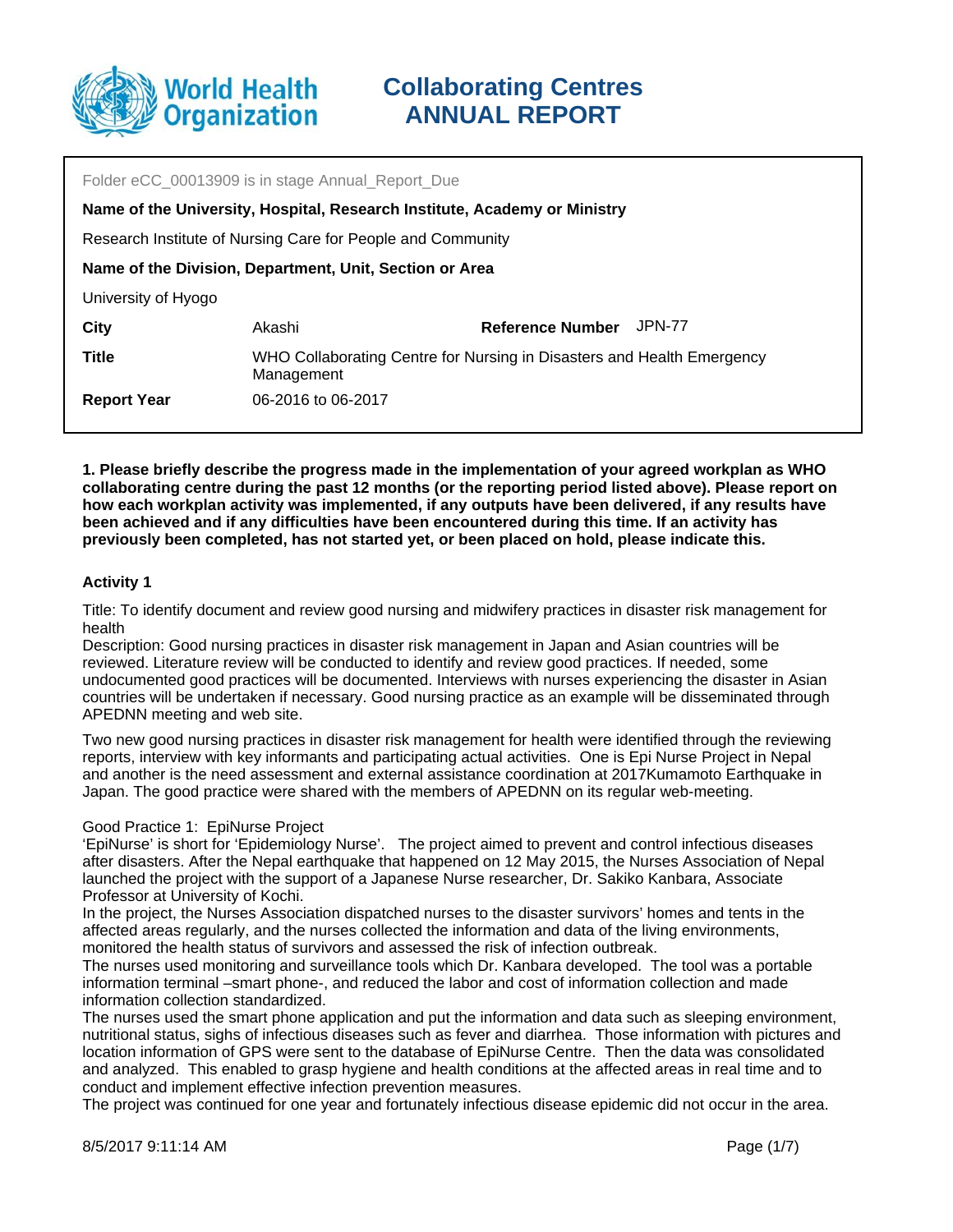

The outcome of the project was not limited on infectious disease prevention. As working on the project, nurses found the care needs of elderlies and children in the communities and provided nursing care including mental health to them. The project became a turning point for advancing community nursing care to support the recovery from disasters.

The EpiNurse Project was awarded the Risk Award at the 2017 Global Platform and recognized as a cuttingedge plan to deploy the power of technology to monitor health risks.

Good Practice 2: Need assessment and external assistance coordination

In the Kumamoto earthquake that occurred in April 2016, the magnitude 6.5 and 7.3 earthquakes occurred one after another. After that, aftershocks with a seismic intensity of a lower 5 or greater on the seven-point Japanese scale continued for more than one month, and earthquakes with a seismic intensity of 3 or greater went over 400 times in 2 months after the occurrence. Over 200,000 people were affected by the quake, 161 people lost their lives and 2,692 were reported injured. The evacuees to evacuation centers were more than 180,000 at the peak. Other than those, many people stayed in cars or tents overnight instead of staying in evacuation shelters. Because of this, grasping the exact number of evacuees got difficult.

In the health sector, various teams such as Disaster Medical Assistance Teams (DMAT), Disaster Psychiatric Assistance Team (DPAT) and others support disaster survivors. In addition, many others such as NPOs / NGOs, individual volunteers and volunteer groups worked to support the survivors. While a lot of support were provided, there were problems such as confusion caused by a number of supporters / support organizations detuning evacuation shelters and divergence between support needs and provided services.

Under such circumstances, unique activities by nurses were held at evacuation centers immediately after the disaster. The points of the activity were as follows.

(1) Living and health needs assessment in evacuation shelters and coordination of supports and assistance of volunteers

(2) Living and health needs assessment of survivors staying other than evacuation shelters (outreach activity) (3) Monitoring and Maintenance of health of staff and volunteers engaging in survivors support

In Japan every year some kind of natural disaster has occurred, and the public support system has been developed based on that experience. In the health sector, DMAT dispatching systems and dispatch systems of public health nurses are established at national level. On the other hand, activities of private sectors or volunteers are also becoming active. There are unbalances and mismatches between support needs and the provided support, and there are situations where support is not available and support is not provided unnoticed because needs are buried. Furthermore, supporters who had damages on their physical and mental health also were reported. It is also known that severe health damage will occur when the evacuation life is prolonged. Picking up support needs that are often overlooked in the public support system, stabilizing and maintaining the lives and health of displaced people is an important role of nurses targeting people's health and living. To fulfill the role, nurses need to obtain a competency to manage and coordinate resource effectively. The competency should be add as a disaster nursing competency.

### Reference

EpiNurse, https://www.epinurse.org/

### **Outcome**

Sonoe Mashino, Aiko Yamamoto, Sayaka Sumida, Kaori Matsuo, Marina Inagaki, Megumi Arisaka, Natsuko Yamamura, and Eni Nuraini Agustini (2017). Hiesei 28 nen Kumamoto Jishin niokeru shienkatudo houkoku [Activity Report on 2016 Kumamoto Earthquake]. University of Hyogo/ Research Institute of Nursing Care for People and Community , 2: 2-64.

## **Activity 2**

Title: To update/revise the role and competencies of nurses and midwives in disaster risk management for health based on the review of good practices in Asia (ref – activity 1)

Description: Based on the results of good practices for nurses and midwives in disaster risk management for health, the role and competencies of nurses/midwives in disaster risk management will be revised and updates through a consultative process.

## 1. Purpose

Since 2009 when ICN (International Council of Nurses) and WHO developed the framework of disaster

8/5/2017 9:11:14 AM Page (2/7)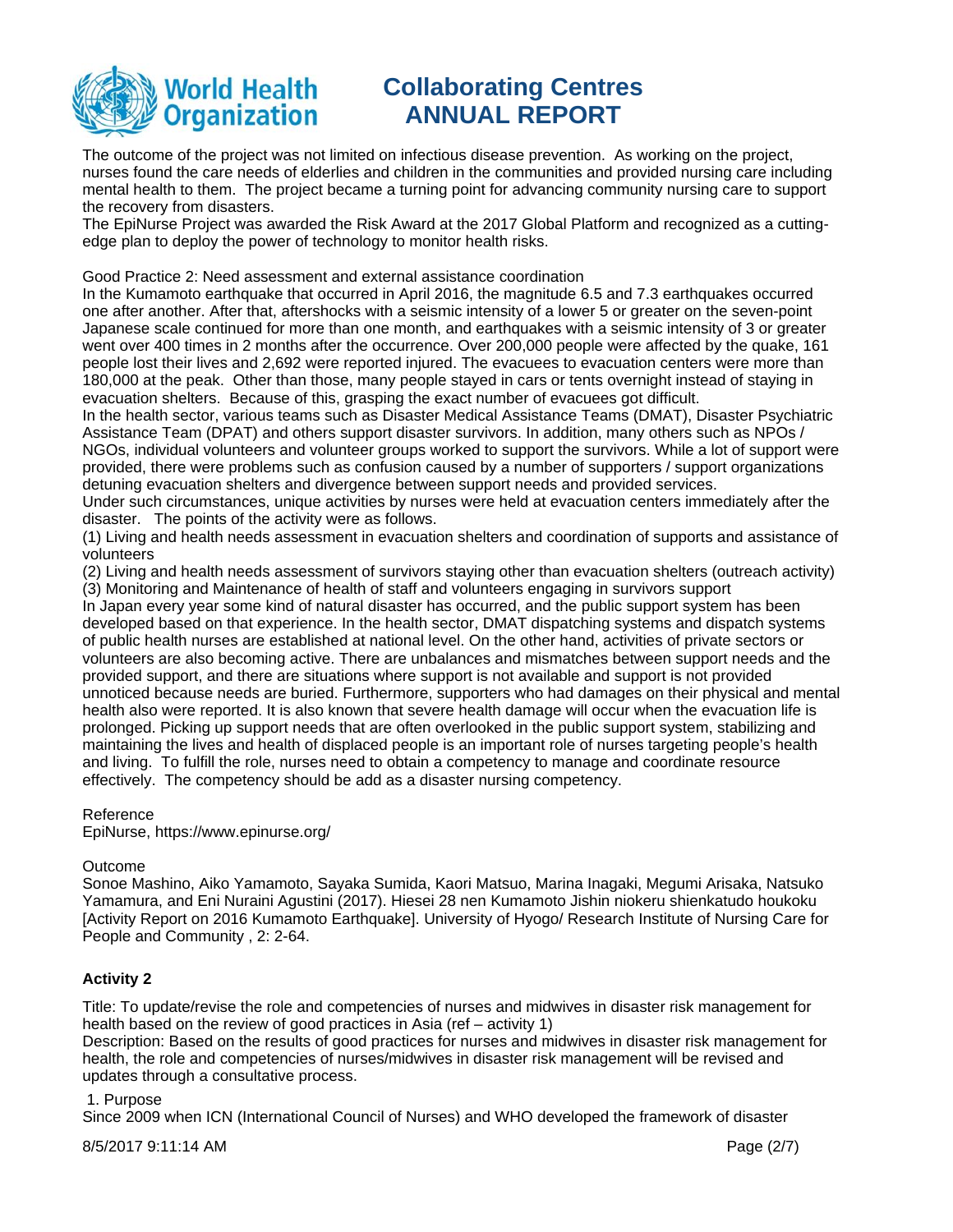

nursing competencies, many researchers have further explored the competencies in disaster nursing. The present study aimed to review relevant study exploring the competencies of nurses in disaster risk management for health. According to our review results conducted in 2015, to date, there are limited articles in Asian countries. Thus we included the literature not only in Asia but also in other countries to acquire wide range of evidence.

We also reported a discussion in the symposium about disaster nursing we held in 2016.

- 2. Methods
- 1) Literature review

To address the aim of the review effectively, electronic search of the literature was initially conducted. The search using PubMed was conducted up to June 2017 on the following Medical Subject Headings (MeSH): disaster; nursing; and competency. Complementally, some citatory papers were also checked to supplement the aim of the study. The eligible criteria for including studies in the present literature review were: (1) papers written in English; (2) papers published in 2000 or later; (3) papers which contain three or more pages; (4) and papers which describe the competencies in disaster nursing for health.

2) The symposium about disaster nursing and other discussions at international academic conferences The symposium about disaster nursing "Nursing to protect and support people's lives: lessons learned from the Great Hanshin-Awaji Earthquake to Kumamoto Earthquake" was organized and held on 24th July 2016 to discuss about good practice in disaster nursing especially in Japan. It was hosted by Research Institute of Nursing Care for People and Community, University of Hyogo, and co-hosted by WHO Kobe-Center and G7 Kobe Health Ministers Meeting Promotion Council. Six speakers talked their practice experiences and expertise, then a lively discussion about good nursing practice was held among more than 120 participants. The essence of the speech and discussion is shown in the Results section.

Prof. Mashino and Yamamoto participated in the "10th Asia Pacific Emergency and Disaster Nursing Network (APEDNN)" during 16-19th November, 2016 at Vellore, India. About 20 researchers from nine countries including Japan gathered and an active discussion about the framework of the nursing competencies in disaster was held.

Besides, Prof. Yamamoto delivered a keynote speech regarding disaster nursing at the "ICN (International Council of Nurses Congress) 2017" from 27th May to 1st June, 2017 at Barcelona, Spain. The contents of the discussion and speech are also shown in the Results section.

## 3. Results

### 1) Literature review

We identified nine papers including three review articles. Since the articles other than review papers were included into at least one review papers, we mainly focused on three review articles in this study. Thobaity et al. (2017) focused on the competencies for only nurses, whereas Daily et al. (2010) and Gallardo et al. (2015) included the study among not only nurses but also healthcare providers.

 Thobaity et al. (2017) analyzed 12 articles. They identified the most common domains of the core competencies of disaster nursing; communication, planning, decontamination and safety, the incident command system and ethics, though the domains varied among studies. Daily et al. (2010) analyzed 39 articles about competencies for disaster for healthcare providers including nurses. They extracted individual competency domains listed in 17 articles out of 39, such as assessment, communication(s), detection, critical thinking, technical skills, preparation and planning, and so on. Gallardo et al. (2015) analyzed 38 articles. They found 36 papers out of 38 provided a list of competencies regarding such as knowledge, skills, traits, or behaviors.

 On the other hand, Hutton et al. (2016) suggested that further studies should explore whether there are other domains regarding the disaster nursing practice, such as psychosocial care that may be missing or not fully developed including ICN Framework (2009). They also extracted nine categories about psychosocial care including "Describes the phases of psychological response to disaster and expected behavioral responses." 2) The symposium about disaster nursing and other discussions at international academic conferences

The symposium highlighted the importance in disaster nursing such as:

- To accumulate knowledge and skills about disaster nursing systematically

- To build relationships between nurses and other professionals and volunteers in the community

- To enhance the community resilience to overcome the disaster

- To develop the framework for health risk management during peacetime

The discussion about the framework of the nursing competencies in disaster at the APEDNN emphasized the importance and the feasibility of the ICN Framework (2009).

The keynote speech by Prof. Yamamoto at ICN 2017 was on the disaster nursing, including the nursing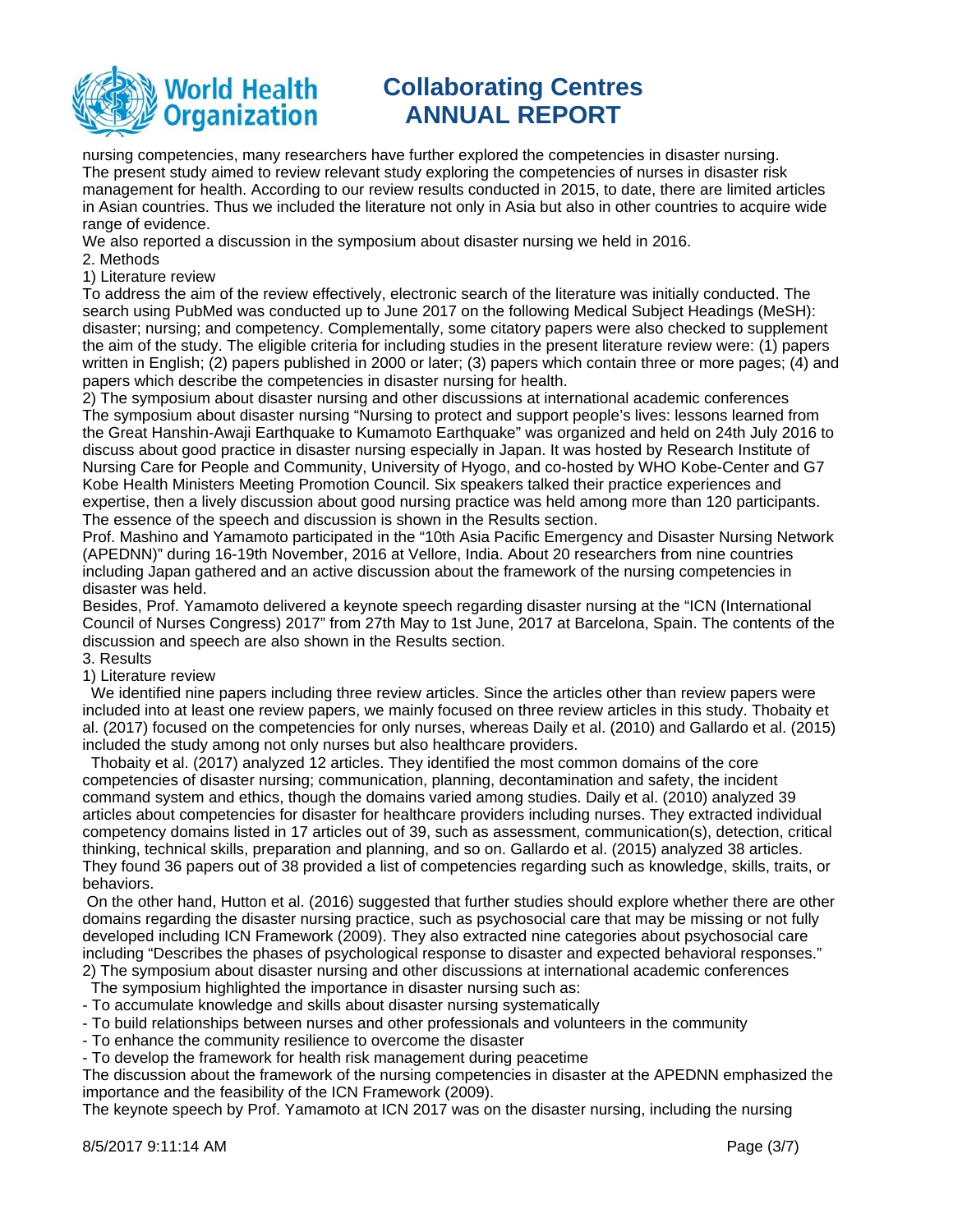

competencies such as disaster preparedness, the enhancement of resilience, and so on. The speech raised some important points about further research, and it was well-received by a great number of participants. 4. Discussion

One review article was only among nurses, whereas the other two were among healthcare providers including nurses. The competencies suggested were generally similar to the framework by ICN (2009). However, other domains such as psychological care competencies should be considered and included, as Hutton et al. (2016) has proposed. The symposium revealed the importance of not only individual level but also community level or organizational level competencies, as well as the competencies specific for particular period such as peacetime and during disaster. Given that earlier studies have also suggested, the competencies should be addressed by each level and each period. As the competencies in disaster nursing specific to Asian countries could not be characterized in this study, it might be an issue in the future. Further refinement through both literature review and the discussion at international/ domestic conferences may be needed.

#### References

Daily E, Padjen, P, Birnbaum M (2010). A review of competencies developed for disaster healthcare providers: limitations of current processes and applicability. Prehosp Disaster Med, 25(5):387-95. Gallardo A, Djalali A, Foletti M (2016) Competencies in Disaster Management and Humanitarian Assistance: A Systematic Review. Disaster Medicine and Public Health Preparedness, 9(4): 430-439, 2015.

Hutton A, Veenema TG, Gebbie K. Review of the International Council of Nurses (ICN) Framework of Disaster Nursing Competencies. Syst Rev, 20;5(1):157.

ICN, WHO (2009). ICN Framework of disaster nursing competencies. World Health Organization and International Council of Nurses.

Thobaity A, Plummer V, Williams B (2017). What are the most common domains of the core competencies of disaster nursing? A scoping review, 31:64-71.

## **Activity 3**

Title: To develop the education/training programs for nurses and midwives in disaster risk management for health at middle- and long - term after disaster.

Description: Based on revision of the role and competencies of nurses and midwives (ref - activities 1 and activities 2), the education/training programs will be developed.

 An educational program has been developed and a workshop based on the program was planned. The actual provision will be in September of 2017. The program was designed for educators. The contents are the followings:

(1) Setting learning objectives in relations to Disaster Nursing Competencies

(2) Effective training measures: lecture, hands-on practice, scenario-based simulation

(3) Critical contents: Care for vulnerable populations (elderly, children, woman, disables, foreigners), home care in the event of a disaster, leadership and coordination and so on.

## **Activity 4**

Title: To develop the education/training programs for nurses and midwives focusing on prevention and mitigation in order to enhance community resilience.

Description: The training programs focusing on prevention and mitigation for nurses and midwives for strength of community resilience will be developed based on the UN Sendai Framework for Action and community resilience framework.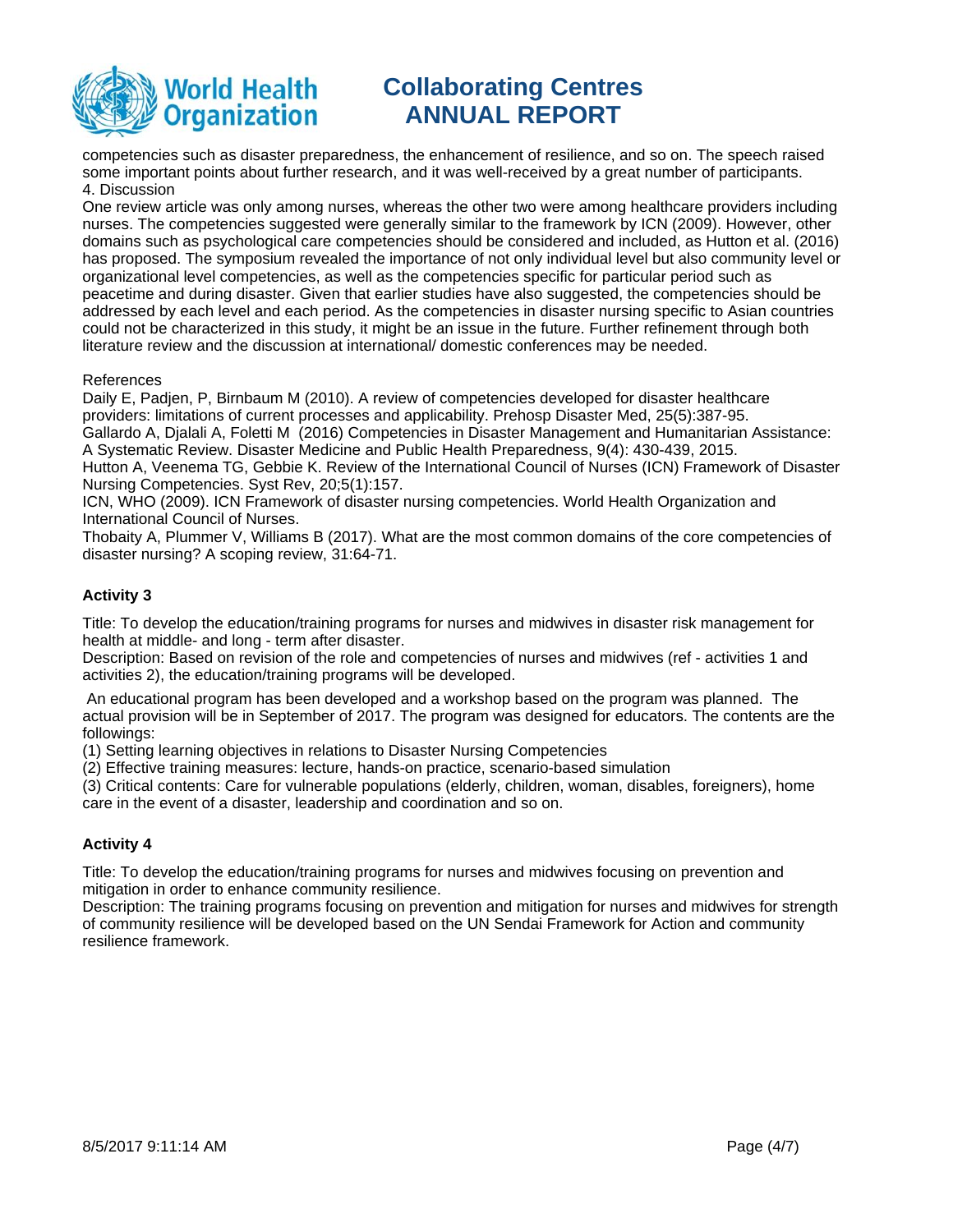

Three workshop programs for community residents were developed with the contribution of the graduate students of the Disaster Nursing Global Leadership program in University of Hyogo. The workshops were designed that participants would receive practical knowledge for preparing disaster events, have images of living situations at evacuation centers after disaster and learn how to maintain their own health after disaster. The facilitators of the workshops are nurses. Because the original programs were designed for Japanese, the evaluation and modification for other countries are needed.

#### Workshop 1: Preparing for evacuation

This workshop is designed to encourage participants to consider how to obtain evacuation information, safe evacuation methods, and support methods for people who need assistance in evacuation, and to select items to take out during evacuation. Rapid evacuation in the event of a disaster is important to reduce human injury and loss, and through the workshop, residents acquire the knowledge and skills necessary for rapid safe evacuation. The workshop can be modified for depending on target population, such as school children, elderly and so on.

#### Workshop 2: Self health maintenance at evacuation shelter

This workshop is aimed at acquiring knowledge and skills to maintain health at evacuation shelter. Based on the past disaster cases, an image of living in evacuation shelter is evoked using photographs. Then, participants are asked to discuss and examine issues on living in shelter and their solutions concerning things that are directly related to health maintenance such as meals, activities, and rest. Through these learning activities, participants can think and prepare concrete measures of maintaining health on the living in evacuation shelter.

#### Workshop 3: Disaster preparedness for foreign residents

This workshop is intended for foreign residents who currently come to Japan. The participants will understand hazards and risk of disaster in Japan and get familiar with those in their current neighborhood. They also learn how to find critical information at the time of a disaster, information and means on evacuation, collaboration with other residents in their neighbor. The workshop enhances the participants' ability to respond promptly at the event of a disaster.

**2. Please briefly describe your collaboration with WHO in regards to the activities of the WHO collaborating centre during the past 12 months (e.g. means of communication, frequency of contact, visits to or from WHO). Please feel free to mention any difficulties encountered (if any) and to provide suggestions for increased or improved communication (if applicable).**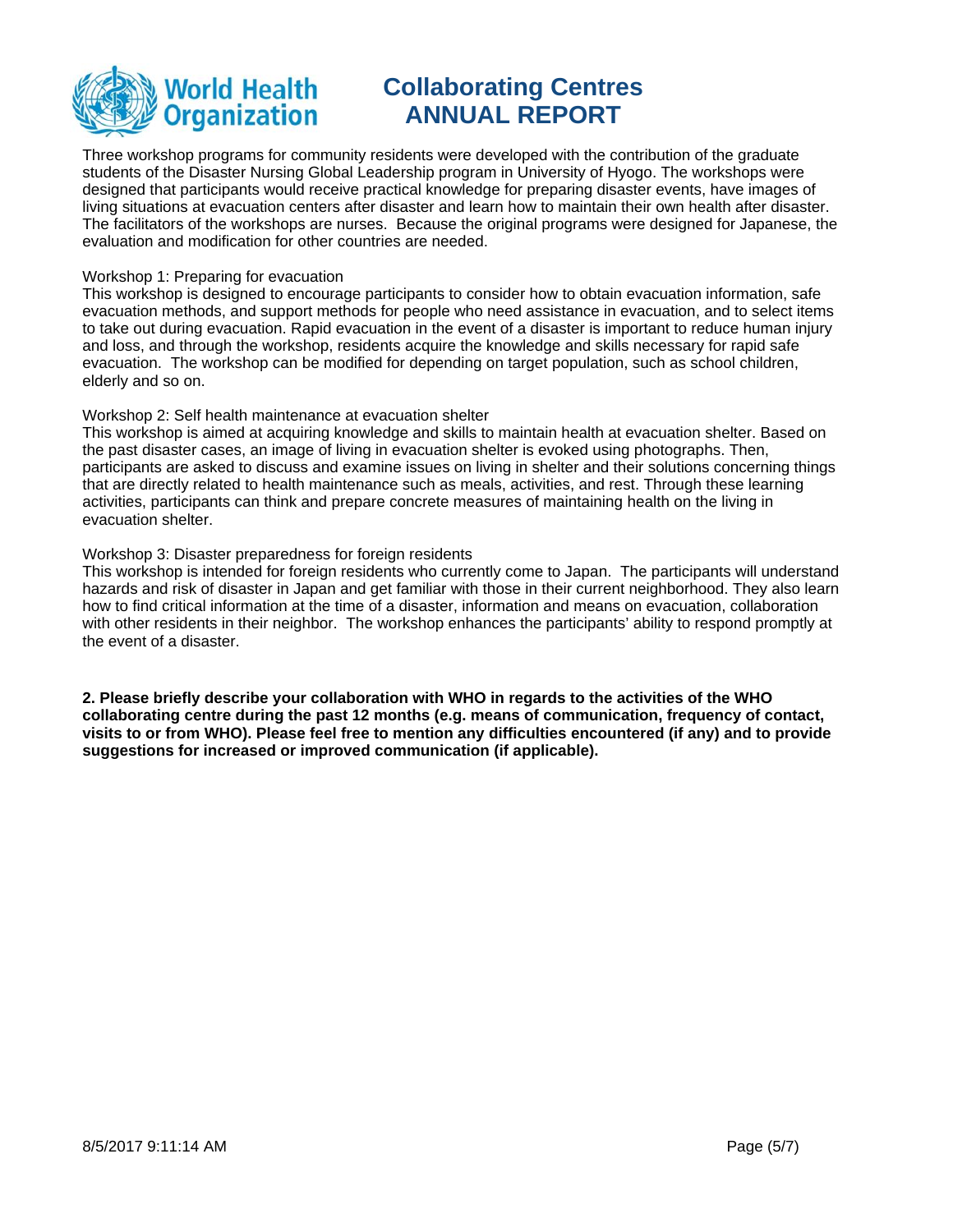

1)The Centre sent two faculty members to the 2nd WHOCC Forum in Manila held in November 2016.

2)The faculty of the Centre actively participate the web-meeting that is conducted within the group of WHOCCs relating to HRH in WPRO bimonthly. The Centre provides input on capacity building of nurses in terms of disaster response. The Centre sent two faculty members to the 10th Asia-Pacific Emergency and Disaster Nursing Network Meeting that was jointly hosted by Asia Pacific Emergency and Disaster Nursing Network (APEDNN), WPRO and SEARO. In the meeting, the faculty shared information about disaster nursing education and training programs, experiences and practices of disaster response, lessons learned from past disaster experiences with participants from other WHO CC.

3)Two faculties of the Centre met with the Technical Officers at WPRO and discussed about the activities and the future plan as WHOCC during the 2nd WHOCC Forum in Manila held in November 2016.

4)The director of the Centre had several web-conferences and tele-conferences with the Technical Officer at WPRO and received suggestions for the activities. The director and faculties also had been discussing TORs and Activities for redesignation with the team of Division of Health Security and Emergency at WPRO by teleconferences and emails.

5)The faculties of the Centre had frequently met with the director and staff of WHO Centre for Health Development (WHO Kobe Centre) to share information, exchange ideas and discuss about collaborating activities.

6)A faculty engaged in the research project of disaster mental health, which organized by WHO Kobe Centre.

#### Difficulties and Suggestions:

The center has been received supportive advices from the Responsible Officer of the Centre in WPRO since he was assigned. In supportive and good relations with technical officers at WHO-WPRO facilitated our work as WHO-CC.

If there are Nurse Scientists in the headquarter and/or Technical Officers in Nursing as previously, communication between WHO/WHO Regional Office and WHO CC and the activities of WHO CC will be improved and accelerated.

Activities as WHO-CC will be facilitated with the financial support system at worldwide.

It is crucial to be provided proper information regarding to redesignation process in advance with sufficient time.

**3. Please briefly describe any interactions or collaborations with other WHO collaborating centres in the context of the implementation of the above activities (if any). If you are part of a network of WHO collaborating centres, please also mention the name of the network, and describe any involvement in the network during the last 12 months.**